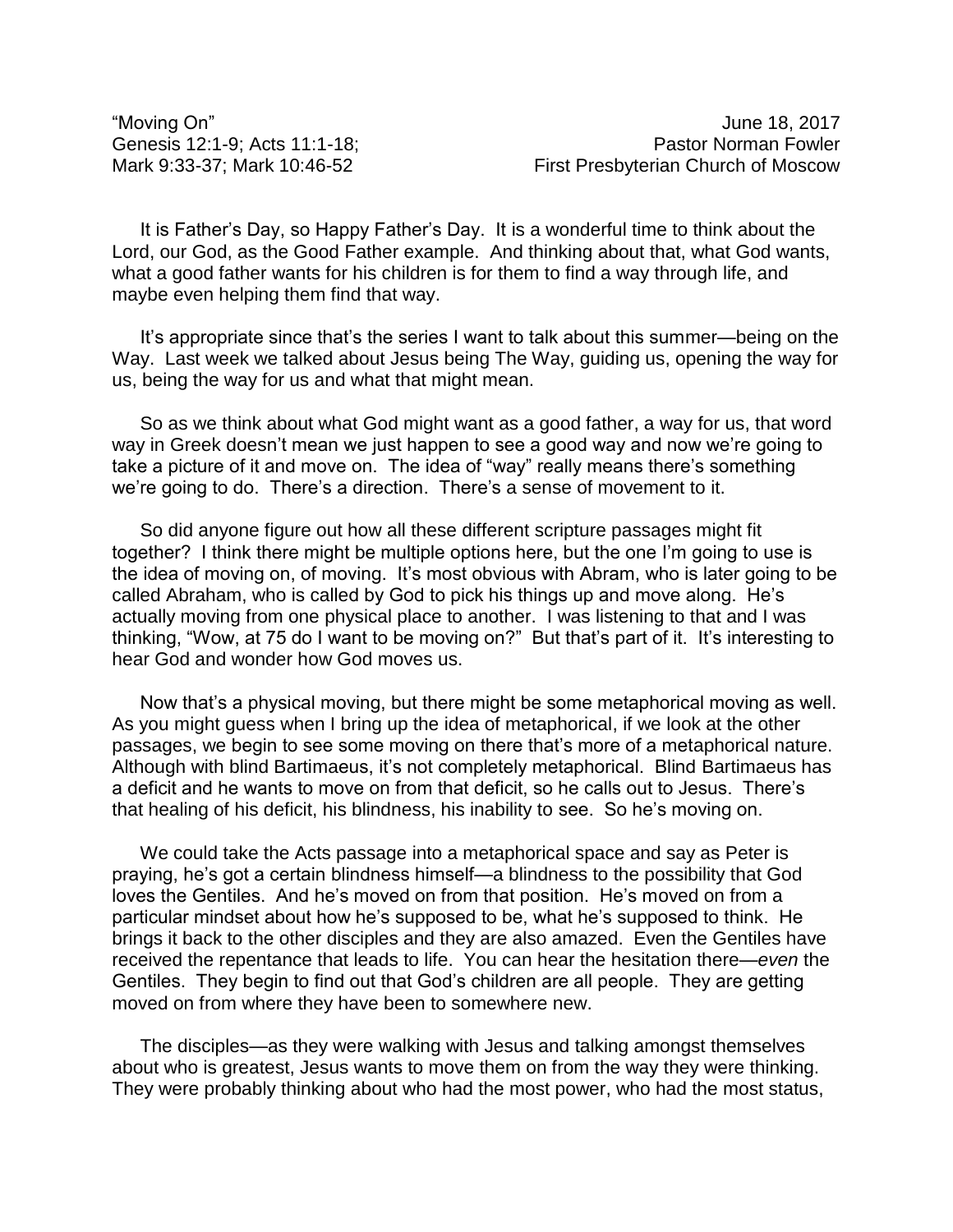who had the most prestige, who was the closest to Jesus. He flips that on them and says, "The greatest among you is the one who is servant of all; not first, but last." Then he brings that child in and says, "It's when you pay attention to the most vulnerable among you, not when you worry about who has the most power, or status, or prestige, but who is the most vulnerable among you. As you receive them, you receive me."

Each of these stories, in a way, is about being moved, moving on from one place to another. We know that that encounter with Jesus, getting moved on, is kind of literal for the disciples. We could have gone back and read about how he came along the sea and asked them to follow him. There's that sense of movement as well—the idea that once you've encountered Jesus you follow and move along with him, move on. We also hear it with the Blind Bartimaeus story. After he's been healed, he follows Jesus on the way. There's this continual movement. What it makes me think about is the movement of faith, how faith invites us to move along, move on, be changed, be transformed.

It's at this point in the sermon I think about how many sermons I have heard on this kind of thing where I've always felt like I'm no good; I have to change. It's like nothing has happened before in my life and at this moment because of this sermon now we have to be transformed. I don't think that's true. I think that we recognize that we have some hesitation around change. We struggle with it. I think that oftentimes we are taught that we should set a goal, and reach the goal, and then we've arrived. We define success as something that we are always striving for and at some point we hope to get there. And then what? Will life be over?

In some ways, I'm being facetious here, but we have such a focus on ends that it seems we forget about the means. We forget about the journey. Perhaps there's not really that much distinction between the ends and the means. The ends and the means are what we're doing. There's an invitation to a journey. It's an ongoing transformation. It is an invitation to recognize how sometimes we want to try to make our lives as simple and as static as possible, but I think if you look at the world we live in there's no way we can completely make our lives static. If nothing else, our bodies keep changing. They continually get older. Some of us know that.

The world keeps moving. We weren't given a creation that's static. It moves. We move. In fact, if you've been laid up, you know how you want to get moving again. I think there's a central tenant to the way the world is created—that we move; it is dynamic. Sometimes I think we get tired and feel like we need a break, but even that is a kind of movement. Rest, contemplation is its own kind of movement.

The second thing I would say is that as we think about this idea of moving on, it's not like we haven't done any of that. I think sometimes we need to look back and think about where we've moved from. As we've come to faith, faith has been changing us.

I was thinking about that. I was wondering if I hadn't had faith in my life, what would my life be like without it? We often do not judge ourselves on how much we've changed. We judge ourselves on how much we haven't reached perfection. But think